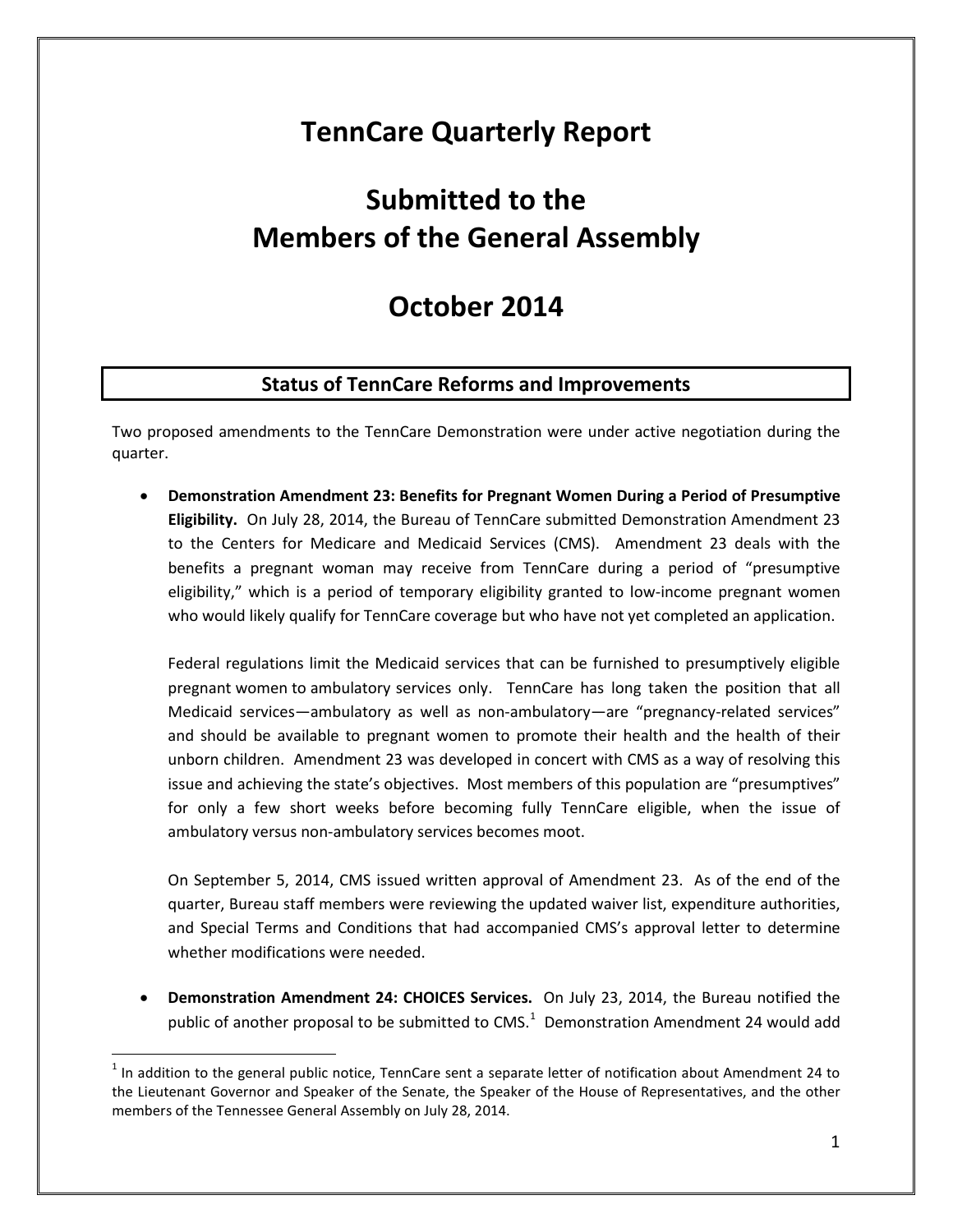two community-based residential alternative services to the menu of benefits covered by CHOICES, TennCare's program of long-term services and supports (LTSS) for individuals who are elderly or have physical disabilities. Both of the services in question—"community living supports" (CLS) and "community living supports-family model" (CLS-FM, an "adult foster care" arrangement)—are alternatives to Nursing Facility care: each provides access to services and supports in a small shared residential setting, allowing the individual to reside in the community. Delivery of CLS and CLS-FM would adhere to recently enacted federal regulations governing the provision of home and community-based services (HCBS) and HCBS settings.

The proposal is not projected to increase program expenditures, since coverage is conditioned on a determination that provision of CLS or CLS-FM would not cost more than provision of other forms of CHOICES HCBS that the person would otherwise receive.

*Wilson v. Gordon***.** On July 23, 2014, attorneys with the Tennessee Justice Center, the Southern Poverty Law Center, and the National Health Law Program filed a class action lawsuit in the U.S. District Court for the Middle District of Tennessee against TennCare, the Tennessee Department of Finance and Administration, and the Tennessee Department of Human Services. The suit alleges that applications for TennCare are not being resolved in a timely manner and that affected applicants are not being granted hearings regarding the delay in the resolution of their applications; that individuals are not afforded a method of submitting an application directly to TennCare; and that Tennessee has not implemented a system by which hospitals may enroll certain groups of people (such as pregnant women or children) who would likely meet eligibility criteria.

In response to the suit, attorneys representing the State pointed out that the Bureau had foreseen the problem and had obtained permission from the federal government to have most TennCare applications temporarily processed by the Federally Facilitated Marketplace (FFM) until the State's own eligibility determination system was operational. The fact that information from individual applications was in the possession of the FFM and had not been forwarded to the State meant that the State's ability to respond to appeals was severely limited.

On September 2, 2014, U.S. District Judge Todd Campbell issued two orders:

- A preliminary injunction ordering the State to provide hearings regarding the reasonableness of the delay to individuals whose applications have been pending longer than 45 days (or 90 days for applications based on disability); and
- A class certification order granting "class action" status to the case.

TennCare took immediate action to comply with the provisions of Judge Campbell's orders but also filed an appeal with the U.S. Court of Appeals for the Sixth Circuit in Cincinnati.

**Managed Care Organization (MCO) Readiness.** In December 2013, the Bureau announced that the three health plans already comprising TennCare's managed care network—Amerigroup, BlueCare, and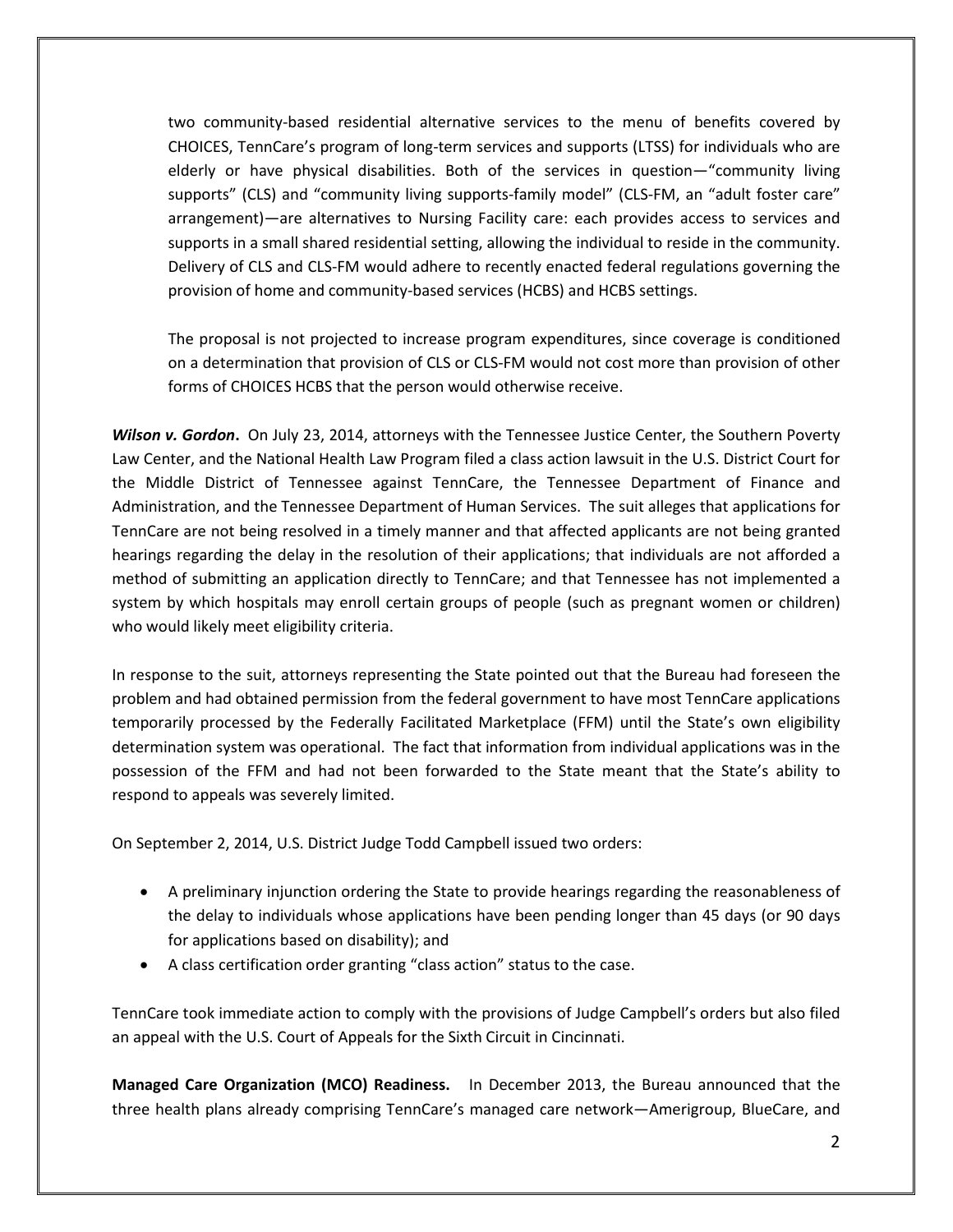UnitedHealthcare—had submitted successful bids to deliver physical health services, behavioral health services, and LTSS in all three of Tennessee's grand regions beginning on January 1, 2015. During the July-September 2014 quarter, TennCare continued to coordinate with the MCOs to ensure a seamless transition to this statewide service delivery model. The efforts this quarter focused on preparations for the reassignment of approximately one-third of TennCare's members from one plan to another on January 1, 2015, and on April 1, 2015. Topics discussed have included transfer of enrollee data—such as treatment histories, claims histories, and impending surgery dates—that would accompany every reassignment. Furthermore, as the quarter concluded, TennCare finalized letters to certain members of the CHOICES population notifying them of their upcoming reassignment. Establishing contact with affected enrollees a full quarter ahead of the January 1, 2015, implementation date is expected not only to minimize transition difficulties but also to open lines of communication and build rapport between health plans and the individuals they serve. As part of the reassignment process, enrollees who are not satisfied with the new MCO to which they are transferred will have a temporary option to return to the MCO in which they were enrolled on December 31, 2014.

**Incentives for Providers to Use Electronic Health Records.** The Electronic Health Records (EHR) Incentive Program is a partnership between federal and state governments that grew out of the Health Information Technology for Economic and Clinical Health (HITECH) Act. The purpose of the program is to provide financial incentives to Medicaid providers<sup>[2](#page-2-0)</sup> to replace outdated, often paper-based approaches to medical record-keeping with electronic systems that meet rigorous certification criteria and that can improve health care delivery and quality. The federal government provides 100 percent of the funding for the incentive payments and 90 percent of the administrative costs.

Currently, Medicaid providers may qualify for three types of payments:

 $\overline{a}$ 

- First-year payments to providers (eligible hospitals or practitioners) who either
	- o Adopt, implement, or upgrade to certified EHR technology capable of meeting "meaningful use" in accordance with CMS standards, or
	- o Achieve meaningful use of certified EHR technology for any period of 90 consecutive days;
- Second-year payments to providers who have received first-year payments and who achieved meaningful use for a subsequent period of 90 consecutive days;
- Third-year payments to providers who continue to demonstrate meaningful use.

EHR payments made by TennCare during the July-September 2014 quarter as compared with payments made throughout the life of the program appear in the table below:

<span id="page-2-0"></span> $2$  CMS allows two types of providers to participate in the Medicaid EHR Incentive Program: medical professionals (physicians, nurse practitioners, certified nurse midwives, dentists, and certain kinds of physician assistants) and hospitals (acute care hospitals, critical access hospitals, and children's hospitals).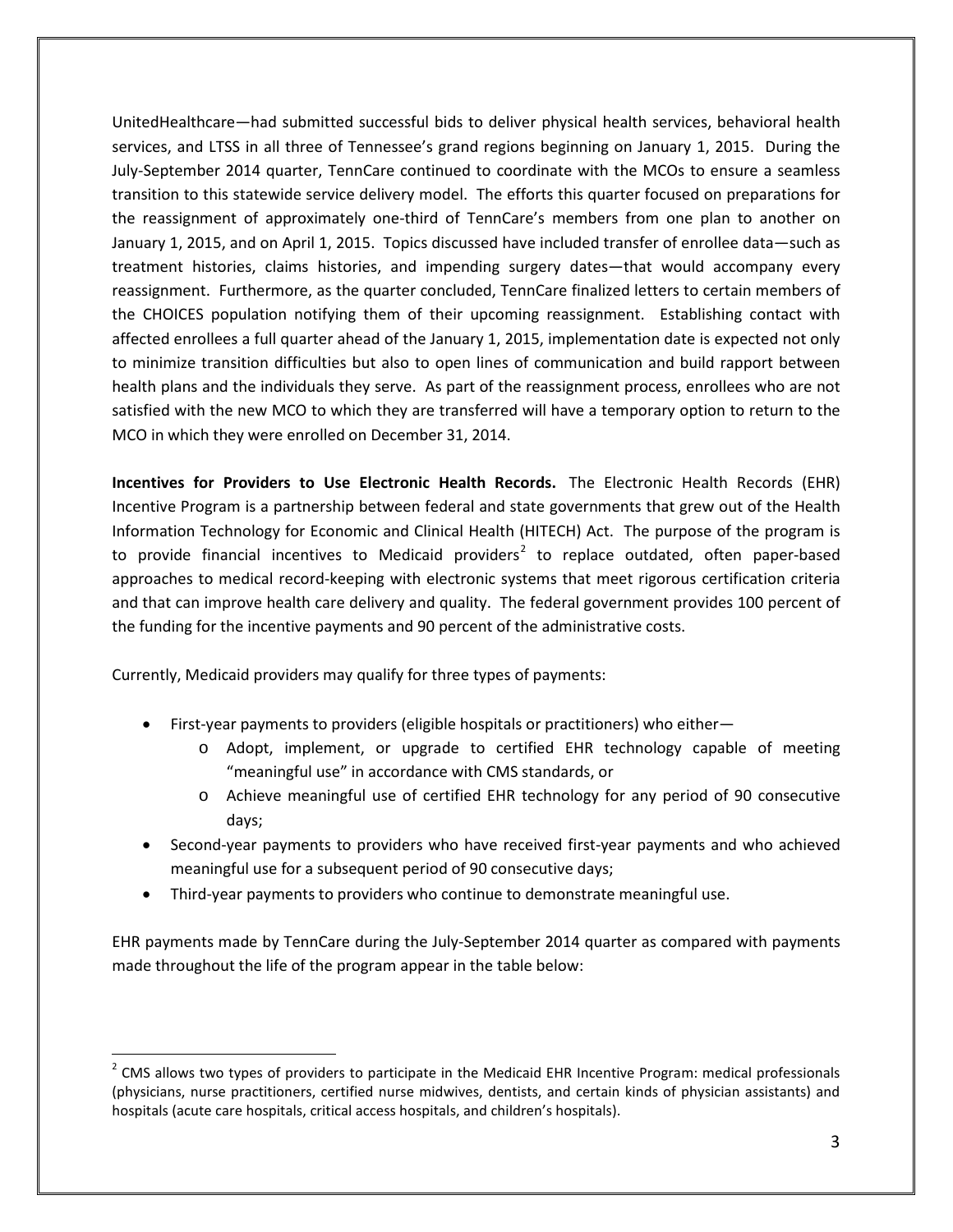| <b>Payment Type</b>  | <b>Number of Providers</b>     | <b>Quarterly Amount</b> | <b>Cumulative Amount</b> |
|----------------------|--------------------------------|-------------------------|--------------------------|
|                      | <b>Paid During the Quarter</b> | Paid (Jul-Sept 2014)    | <b>Paid to Date</b>      |
| First-year payments  | $53^3$                         | \$2,327,175             | \$143,843,049            |
| Second-year payments |                                | \$1,298,282             | \$40,824,988             |
| Third-year payments  | 34                             | \$286,167               | \$4,394,134              |

Technical assistance activities, outreach efforts, and other EHR-related projects conducted by Bureau staff during the quarter included:

- Participation throughout the quarter in five Southeast Regional Collaboration for HIT/HIE (SERCH) calls;
- Telephone assistance throughout the quarter for eligible professionals attesting to Meaningful Use (with particular emphasis on the EHR final rule that was to take effect on October 1, 2014);
- Attendance at the CMS Regional EHR Incentive Program Meeting on September 16 and 17;
- Responding to more than 500 inquiries submitted to the EHR Meaningful Use email box;
- Monthly newsletters distributed by the Bureau's EHR ListServ; and
- A quarterly reminder issued through the Provider Incentive Payment Program ("PIPP") system to Tennessee providers who had registered at the federal level but who have not registered or attested at the state level.

A variety of events are already planned for the October-December 2014 quarter, including participation in six workshops hosted by the Tennessee Medical Association during the month of October.

**Essential Access Hospital (EAH) Payments.** The TennCare Bureau continued to make EAH payments during the April-June 2014 quarter. EAH payments are made from a pool of \$100 million (\$34,500,000 in State dollars) appropriated by the General Assembly and funded by the hospital assessment fee. The \$100 million pool is currently being supplemented with an additional \$81.3 million made available through CMS's approval of Demonstration Amendment 20. (Amendment 20 had expanded the EAH pool to address the fact that Tennessee was the only state in the country without a Disproportionate Share Hospital allotment specified in federal statute.) Of the \$81.3 million in new funds, the Bureau elected to distribute \$46,860,000 in the April-June 2014 quarter and \$34,440,000 in the July-September 2014 quarter.

The methodology for distributing these funds specifically considers each hospital's relative contribution to providing services to TennCare members, while also acknowledging differences in payer mix and hospitals' relative ability to make up TennCare losses. Data from the Hospital Joint Annual Report is used to determine hospitals' eligibility for these payments. Eligibility is determined each quarter based on each hospital's participation in TennCare. In order to receive a payment for the quarter, a hospital must be a contracted provider with TennCare Select and at least one other Managed Care Organization

<span id="page-3-0"></span> $3$  Of the 53 providers receiving first-year payments in the July-September 2014 quarter, 10 earned their incentives by successfully attesting to meaningful use of EHR technology in their first year of participation in the program.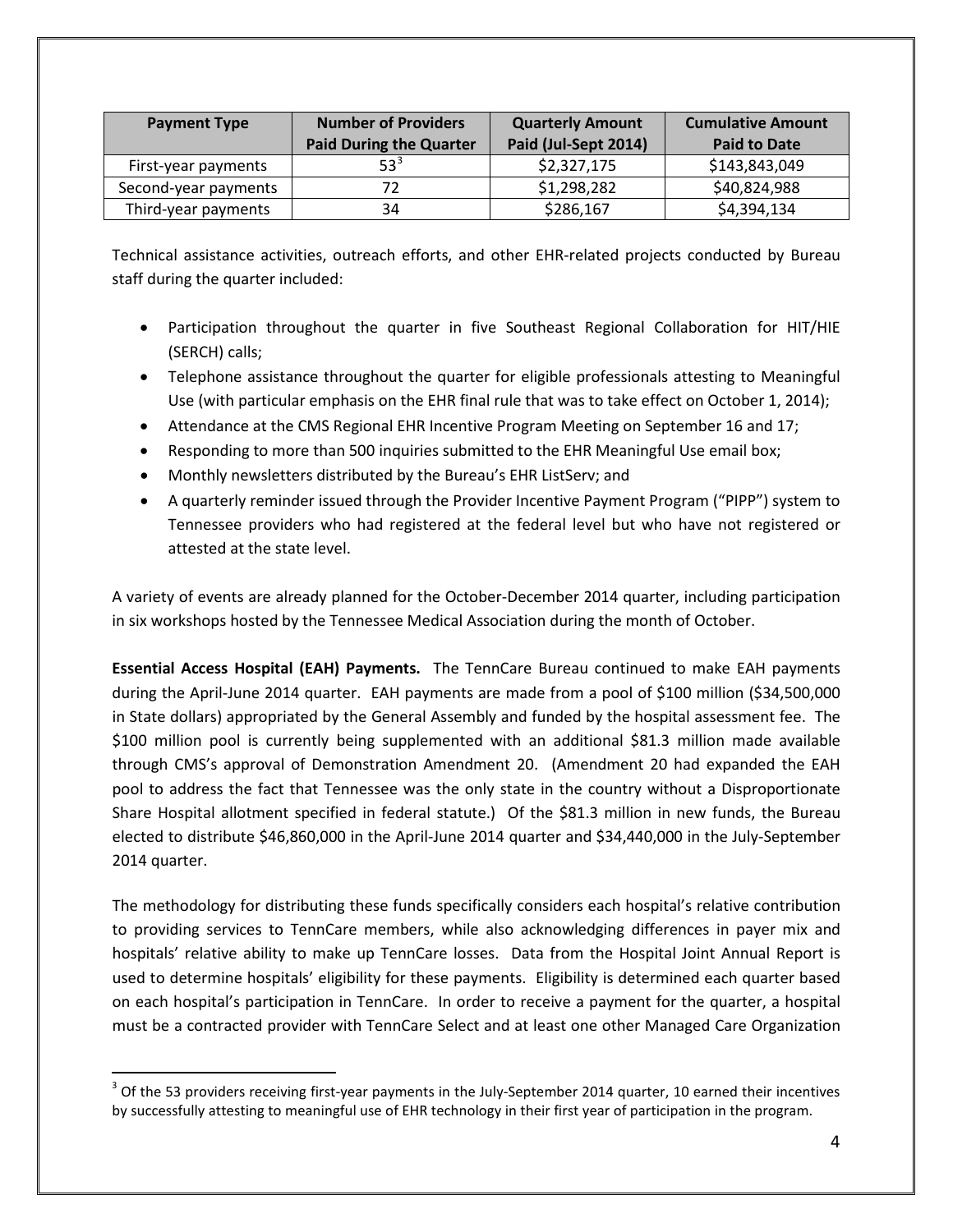(MCO), and it must have contracted with TennCare Select for the entire quarter that the payment represents. Excluded from the Essential Access Hospital payments are Critical Access Hospitals, which receive cost-based reimbursement from the TennCare program and, therefore, are not included, and the four State mental health institutes.

The Essential Access Hospital payments made during the first quarter of State Fiscal Year 2015 for dates of service during the fourth quarter of State Fiscal Year 2014 are shown in the table below.

|                                                        | County                   | <b>EAH First Quarter FY</b><br>2015 |
|--------------------------------------------------------|--------------------------|-------------------------------------|
| <b>Hospital Name</b><br>Vanderbilt University Hospital | Davidson County          | \$7,769,796                         |
| Regional Medical Center at Memphis                     | <b>Shelby County</b>     |                                     |
|                                                        |                          | \$7,286,804                         |
| <b>Erlanger Medical Center</b>                         | <b>Hamilton County</b>   | \$6,210,875                         |
| University of Tennessee Memorial Hospital              | <b>Knox County</b>       | \$3,555,026                         |
| Johnson City Medical Center (with                      |                          |                                     |
| Woodridge)                                             | <b>Washington County</b> | \$2,988,186                         |
| Metro Nashville General Hospital                       | Davidson County          | \$1,839,313                         |
| LeBonheur Children's Medical Center                    | <b>Shelby County</b>     | \$1,697,823                         |
| Parkridge Medical Center (with Parkridge               |                          |                                     |
| Valley)                                                | <b>Hamilton County</b>   | \$1,566,120                         |
| East Tennessee Children's Hospital                     | <b>Knox County</b>       | \$1,267,177                         |
| Jackson - Madison County General Hospital              | <b>Madison County</b>    | \$1,265,262                         |
| Methodist Healthcare - South                           | <b>Shelby County</b>     | \$1,062,565                         |
| Methodist Healthcare - Memphis Hospitals               | <b>Shelby County</b>     | \$989,834                           |
| Saint Jude Children's Research Hospital                | Shelby County            | \$977,305                           |
| University Medical Center (with McFarland)             | <b>Wilson County</b>     | \$933,049                           |
| Saint Thomas Midtown Hospital                          | Davidson County          | \$913,167                           |
| <b>Centennial Medical Center</b>                       | Davidson County          | \$689,776                           |
| <b>Physicians Regional Medical Center</b>              | <b>Knox County</b>       | \$680,948                           |
| Methodist Healthcare - North                           | <b>Shelby County</b>     | \$657,538                           |
| Skyline Medical Center (with Madison                   |                          |                                     |
| Campus)                                                | Davidson County          | \$637,578                           |
| Saint Francis Hospital                                 | <b>Shelby County</b>     | \$591,377                           |
| Saint Thomas Rutherford Hospital                       | <b>Rutherford County</b> | \$585,368                           |
| Parkwest Medical Center (with Peninsula)               | <b>Knox County</b>       | \$574,966                           |
| Wellmont Holston Valley Medical Center                 | <b>Sullivan County</b>   | \$562,962                           |
| Pathways of Tennessee                                  | <b>Madison County</b>    | \$554,536                           |
| <b>Maury Regional Hospital</b>                         | <b>Maury County</b>      | \$547,368                           |
| Fort Sanders Regional Medical Center                   | <b>Knox County</b>       | \$503,474                           |
| Ridgeview Psychiatric Hospital and Center              | Anderson County          | \$486,162                           |
| <b>Skyridge Medical Center</b>                         | <b>Bradley County</b>    | \$455,225                           |
|                                                        | Montgomery               |                                     |
| <b>Gateway Medical Center</b>                          | County                   | \$415,084                           |
| Cookeville Regional Medical Center                     | <b>Putnam County</b>     | \$412,137                           |

#### **Essential Access Hospital Payments for the Quarter**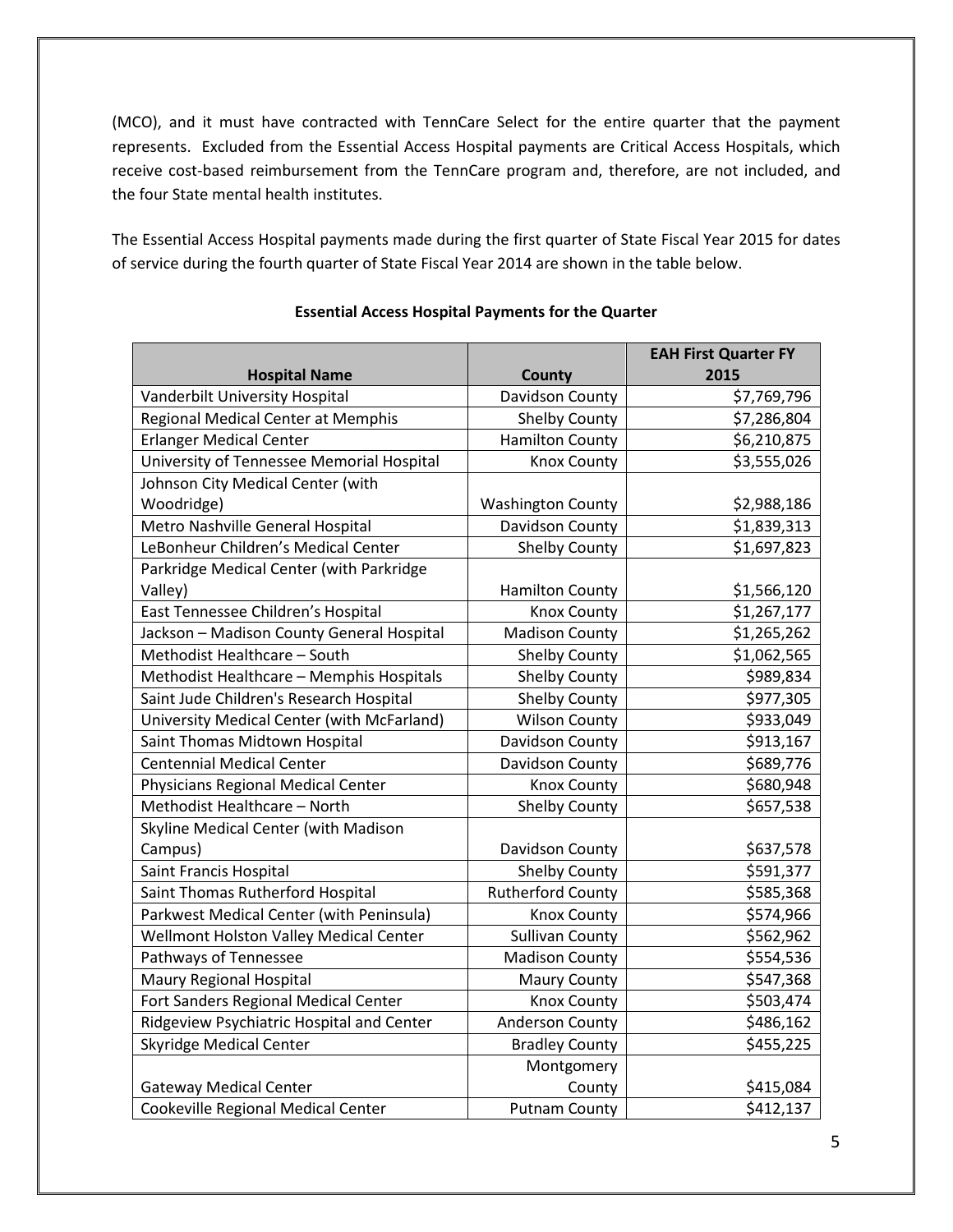|                                            |                          | <b>EAH First Quarter FY</b> |
|--------------------------------------------|--------------------------|-----------------------------|
| <b>Hospital Name</b>                       | County                   | 2015                        |
| <b>Delta Medical Center</b>                | Shelby County            | \$401,875                   |
| Parkridge East Hospital                    | <b>Hamilton County</b>   | \$390,122                   |
| Methodist Hospital - Germantown            | <b>Shelby County</b>     | \$386,738                   |
| <b>Blount Memorial Hospital</b>            | <b>Blount County</b>     | \$362,410                   |
| Wellmont Bristol Regional Medical Center   | <b>Sullivan County</b>   | \$357,504                   |
| <b>Baptist Memorial Hospital for Women</b> | <b>Shelby County</b>     | \$344,108                   |
| Haywood Park Community Hospital            | Haywood County           | \$335,018                   |
| NorthCrest Medical Center                  | Robertson County         | \$317,557                   |
| Rolling Hills Hospital                     | <b>Williamson County</b> | \$285,302                   |
| Southern Hills Medical Center              | Davidson County          | \$279,568                   |
| <b>LeConte Medical Center</b>              | Sevier County            | \$274,058                   |
| <b>Horizon Medical Center</b>              | Dickson County           | \$272,181                   |
| Sumner Regional Medical Center             | <b>Sumner County</b>     | \$266,032                   |
| Tennova Healthcare - Newport Medical       |                          |                             |
| Center                                     | Cocke County             | \$257,013                   |
| Takoma Regional Hospital                   | <b>Greene County</b>     | \$243,963                   |
| Methodist Medical Center of Oak Ridge      | Anderson County          | \$240,367                   |
| <b>Heritage Medical Center</b>             | <b>Bedford County</b>    | \$239,747                   |
| Baptist Memorial Hospital - Tipton         | <b>Tipton County</b>     | \$231,307                   |
| <b>StoneCrest Medical Center</b>           | <b>Rutherford County</b> | \$230,307                   |
| <b>Summit Medical Center</b>               | Davidson County          | \$227,868                   |
| Tennova Healthcare - LaFollette Medical    |                          |                             |
| Center                                     | Campbell County          | \$227,516                   |
| <b>Dyersburg Regional Medical Center</b>   | <b>Dyer County</b>       | \$218,733                   |
| Morristown - Hamblen Healthcare System     | Hamblen County           | \$217,208                   |
| <b>Henry County Medical Center</b>         | <b>Henry County</b>      | \$211,381                   |
| Sweetwater Hospital Association            | Monroe County            | \$180,534                   |
| <b>Sycamore Shoals Hospital</b>            | <b>Carter County</b>     | \$178,240                   |
| Harton Regional Medical Center             | Coffee County            | \$173,592                   |
| <b>Grandview Medical Center</b>            | <b>Marion County</b>     | \$168,562                   |
| Indian Path Medical Center                 | <b>Sullivan County</b>   | \$167,366                   |
| Regional Hospital of Jackson               | <b>Madison County</b>    | \$161,389                   |
| Baptist Memorial Hospital - Union City     | <b>Obion County</b>      | \$155,305                   |
| Lakeway Regional Hospital                  | Hamblen County           | \$152,259                   |
| Jellico Community Hospital                 | Campbell County          | \$151,013                   |
| Wellmont Hawkins County Memorial Hospital  | <b>Hawkins County</b>    | \$150,058                   |
| <b>Hardin Medical Center</b>               | <b>Hardin County</b>     | \$138,535                   |
| Crockett Hospital                          | Lawrence County          | \$138,240                   |
| <b>Athens Regional Medical Center</b>      | <b>McMinn County</b>     | \$136,247                   |
| River Park Hospital                        | <b>Warren County</b>     | \$134,496                   |
| Southern Tennessee Medical Center          | Franklin County          | \$131,339                   |
| Livingston Regional Hospital               | <b>Overton County</b>    | \$130,231                   |
| Tennova Healthcare - Jefferson Memorial    |                          |                             |
| Hospital                                   | Jefferson County         | \$125,909                   |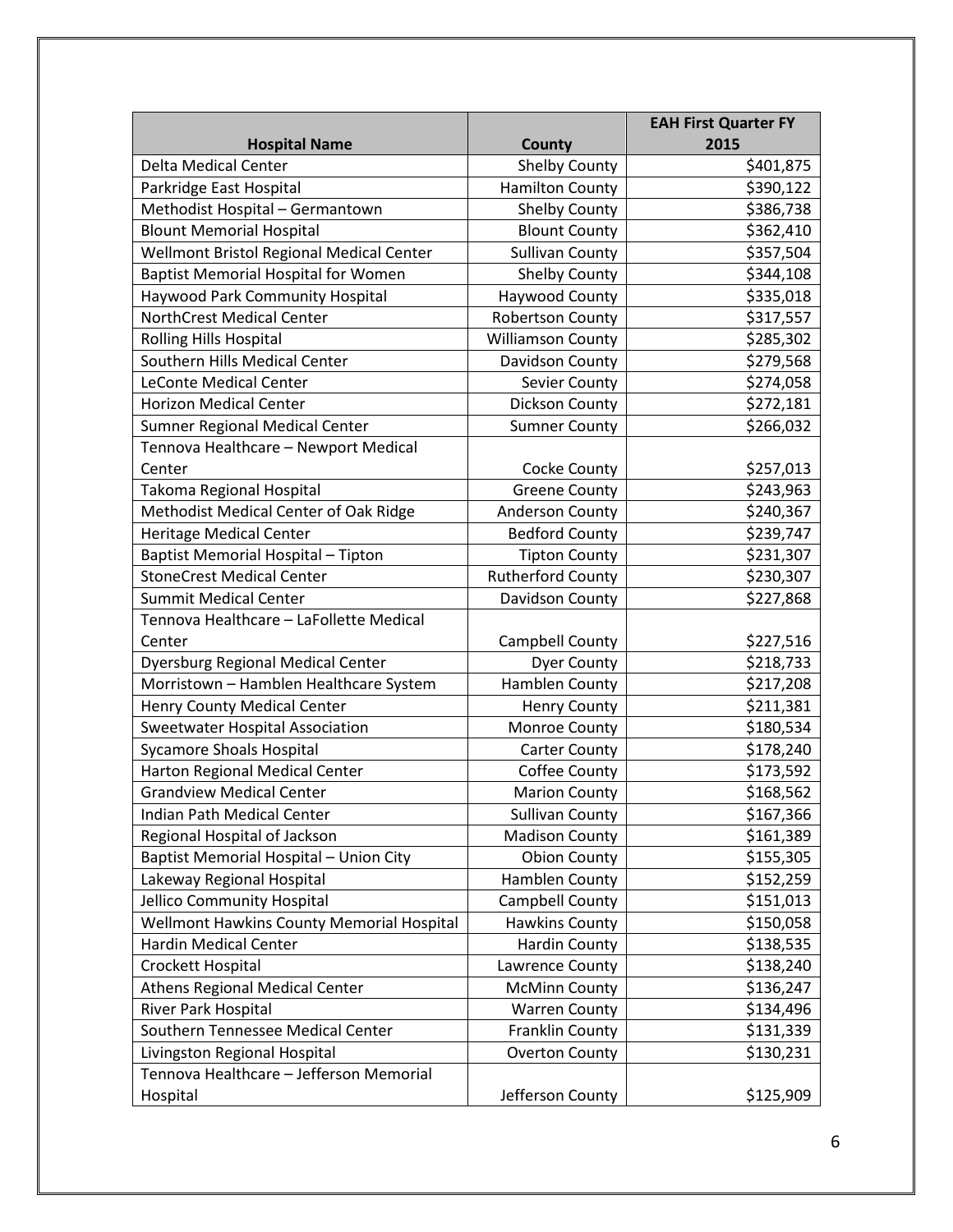|                                        |                         | <b>EAH First Quarter FY</b> |
|----------------------------------------|-------------------------|-----------------------------|
| <b>Hospital Name</b>                   | County                  | 2015                        |
| Henderson County Community Hospital    | <b>Henderson County</b> | \$105,104                   |
| <b>McNairy Regional Hospital</b>       | <b>McNairy County</b>   | \$101,208                   |
| <b>Roane Medical Center</b>            | Roane County            | \$100,938                   |
| Skyridge Medical Center - Westside     | <b>Bradley County</b>   | \$99,611                    |
| <b>Bolivar General Hospital</b>        | Hardeman County         | \$88,236                    |
| McKenzie Regional Hospital             | <b>Carroll County</b>   | \$87,785                    |
| <b>Claiborne County Hospital</b>       | Claiborne County        | \$86,795                    |
| Hillside Hospital                      | <b>Giles County</b>     | \$85,579                    |
| <b>Volunteer Community Hospital</b>    | <b>Weakley County</b>   | \$79,165                    |
| United Regional Medical Center         | Coffee County           | \$76,738                    |
| Jamestown Regional Medical Center      | <b>Fentress County</b>  | \$72,624                    |
| <b>Wayne Medical Center</b>            | <b>Wayne County</b>     | \$67,791                    |
| Methodist Healthcare - Fayette         | <b>Fayette County</b>   | \$67,450                    |
| Erlanger Health System - East Campus   | <b>Hamilton County</b>  | \$65,571                    |
| DeKalb Community Hospital              | DeKalb County           | \$61,700                    |
| Baptist Memorial Hospital - Huntingdon | Carroll County          | \$48,769                    |
| <b>White County Community Hospital</b> | <b>White County</b>     | \$40,230                    |
| <b>Emerald Hodgson Hospital</b>        | Franklin County         | \$36,707                    |
| <b>TOTAL</b>                           |                         | \$59,440,000                |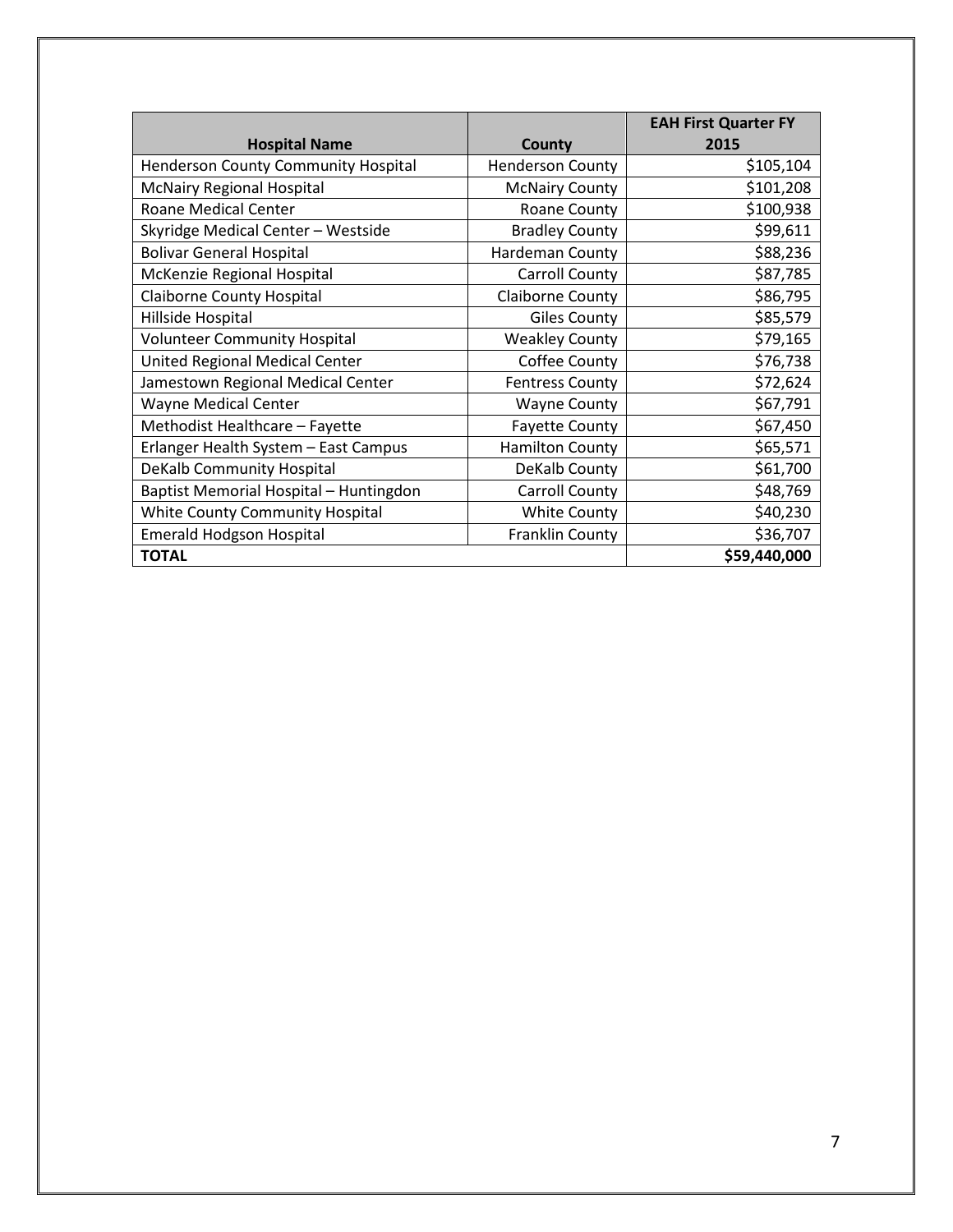## **Number of Recipients on TennCare and Costs to the State**

During the month of September 2014, there were 1,291,280 Medicaid eligibles and 19,604 Demonstration eligibles enrolled in TennCare, for a total of 1,310,884 persons.

Estimates of TennCare spending for the first quarter of State Fiscal Year 2015 are summarized in the table below.

| <b>Spending Category</b> | 1 <sup>st</sup> Quarter* |
|--------------------------|--------------------------|
| MCO services**           | \$1,121,320,800          |
| Dental services          | \$28,711,100             |
| Pharmacy services        | \$178,923,800            |
| Medicare "clawback"***   | \$27,284,400             |

*\*These figures are cash basis as of September 30 and are unaudited.*

*\*\*This figure includes Integrated Managed Care MCO expenditures.*

 $\overline{a}$ 

*\*\*\*The Medicare Part D clawback is money states are required to pay to the federal government to help offset costs the federal government incurs by covering the prescription benefit for enrollees who have both Medicare and Medicaid.*

## **Viability of MCCs in the TennCare Program**

**Claims payment analysis.** TennCare's prompt pay requirements may be summarized as shown below.

| <b>Entity</b> | <b>Standard</b>                                                      | <b>Authority</b>        |
|---------------|----------------------------------------------------------------------|-------------------------|
| <b>MCOs</b>   | 90% of clean claims for payment for services delivered to            | T.C.A. $§$ 56-32-126(b) |
| (non-CHOICES  | TennCare enrollees are processed and, if appropriate, paid           |                         |
| services)     | within 30 calendar days of the receipt of such claims.               |                         |
|               |                                                                      |                         |
|               | 99.5% of all provider claims are processed, and, if                  |                         |
|               | appropriate, paid within 60 calendar days of receipt.                |                         |
| <b>MCOs</b>   | 90% of clean electronically submitted Nursing Facility and           | TennCare contract       |
| (CHOICES      | applicable Home and Community Based Services claims <sup>4</sup> are |                         |
| services)     | processed and paid within 14 calendar days of receipt.               |                         |
|               |                                                                      |                         |
|               | 99.5% of clean electronically submitted Nursing Facility and         |                         |
|               | applicable Home and Community Based Services claims <sup>5</sup> are |                         |
|               | processed and paid within 21 calendar days of receipt.               |                         |

<span id="page-7-1"></span><span id="page-7-0"></span><sup>&</sup>lt;sup>4</sup> Excludes Personal Emergency Response Systems (PERS), assistive technology, minor home modifications, and pest control claims. Claims for delivery of these services are handled like general MCO claims.<br><sup>5</sup> Ibid.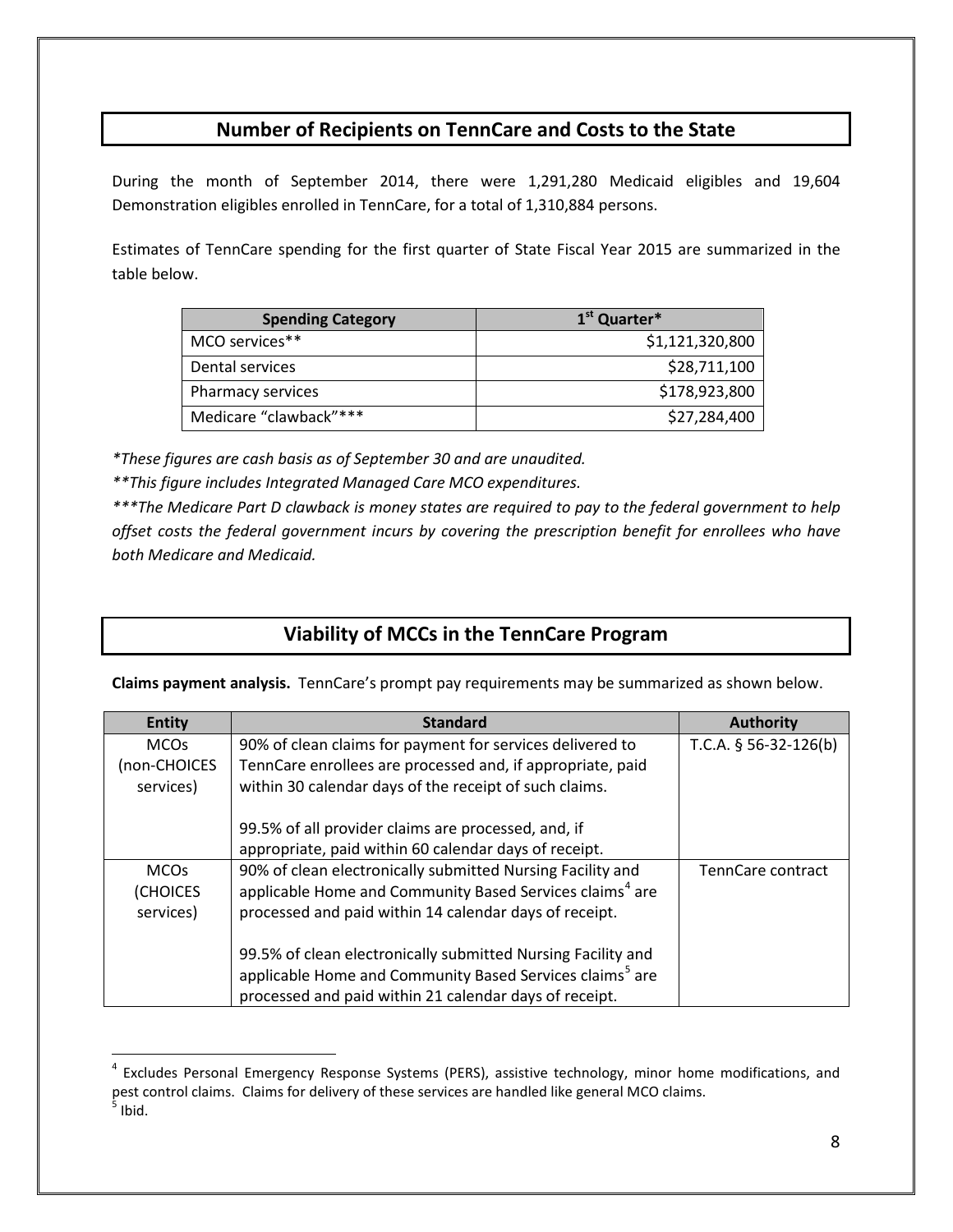| <b>Entity</b> | <b>Standard</b>                                              | <b>Authority</b>     |
|---------------|--------------------------------------------------------------|----------------------|
| <b>DBM</b>    | 90% of clean claims for payment for services delivered to    | TennCare contract    |
|               | TennCare enrollees are processed, and, if appropriate, paid  | and in accordance    |
|               | within 30 calendar days of the receipt of such claims.       | with T.C.A. § 56-32- |
|               |                                                              | 126(b)               |
|               | 99.5% of all provider claims are processed, and, if          |                      |
|               | appropriate, paid within 60 calendar days of receipt.        |                      |
| <b>PBM</b>    | 100% of all clean claims submitted by pharmacy providers are | TennCare contract    |
|               | paid within 10 calendar days of receipt.                     |                      |

The MCOs, the DBM, and the PBM are required to submit monthly claims data files of all TennCare claims processed to the Tennessee Department of Commerce and Insurance (TDCI) for verification of statutory and contractual prompt pay compliance. The plans are required to separate their claims data by TennCare Contract (i.e., East, Middle, or West Grand Region) and by subcontractor (e.g., claims processed by a vision benefits manager). Furthermore, the MCOs are required to identify separately non-emergency transportation (NEMT) claims in the data files. Finally, the MCOs are required to submit separate claims data files representing a subset of electronically submitted Nursing Facility and applicable Home and Community Based Services claims for CHOICES enrollees. TDCI then performs an analysis and reports the results of the prompt pay analyses by NEMT and CHOICES claim types, by subcontractor, by TennCare contract, and by total claims processed for the month.

If an MCO does not comply with the prompt pay requirements based on the total claims processed in a month, TDCI has the statutory authority to levy an administrative penalty of \$10,000 for each month of non-compliance after the first instance of non-compliance was reported to the plan. The TennCare Bureau can also assess liquidated damages pursuant to the terms of the Contractor Risk Agreement. If the DBM and PBM do not meet their contractual prompt pay requirements, only the TennCare Bureau can assess applicable liquidated damages against these entities.

**Net worth requirement.** By statute, the minimum net worth requirement for each TennCare MCO is calculated based on premium revenue for the most recent calendar year, as well as any TennCare payments made to the MCO that are not reported as premium revenue.

During this quarter, the MCOs submitted their National Association of Insurance Commissioners (NAIC) Second Quarter 2014 Financial Statements. As of June 30, 2014, TennCare MCOs reported net worth as indicated in the table below.<sup>[6](#page-8-0)</sup>

| MCO                  | <b>Net Worth</b> | Reported         | Excess/      |
|----------------------|------------------|------------------|--------------|
|                      | Requirement      | <b>Net Worth</b> | (Deficiency) |
| Amerigroup Tennessee | \$17,550,992     | \$116,111,714    | \$98,560,722 |

<span id="page-8-0"></span> $6$  The "Net Worth Requirement" and "Reported Net Worth" figures in the table are based on the MCOs' companywide operations, not merely their TennCare operations. Amerigroup and Volunteer State Health Plan, for instance, operate Medicare Advantage Plans, while UnitedHealthcare has several lines of business in Illinois, Iowa, Virginia, and Tennessee.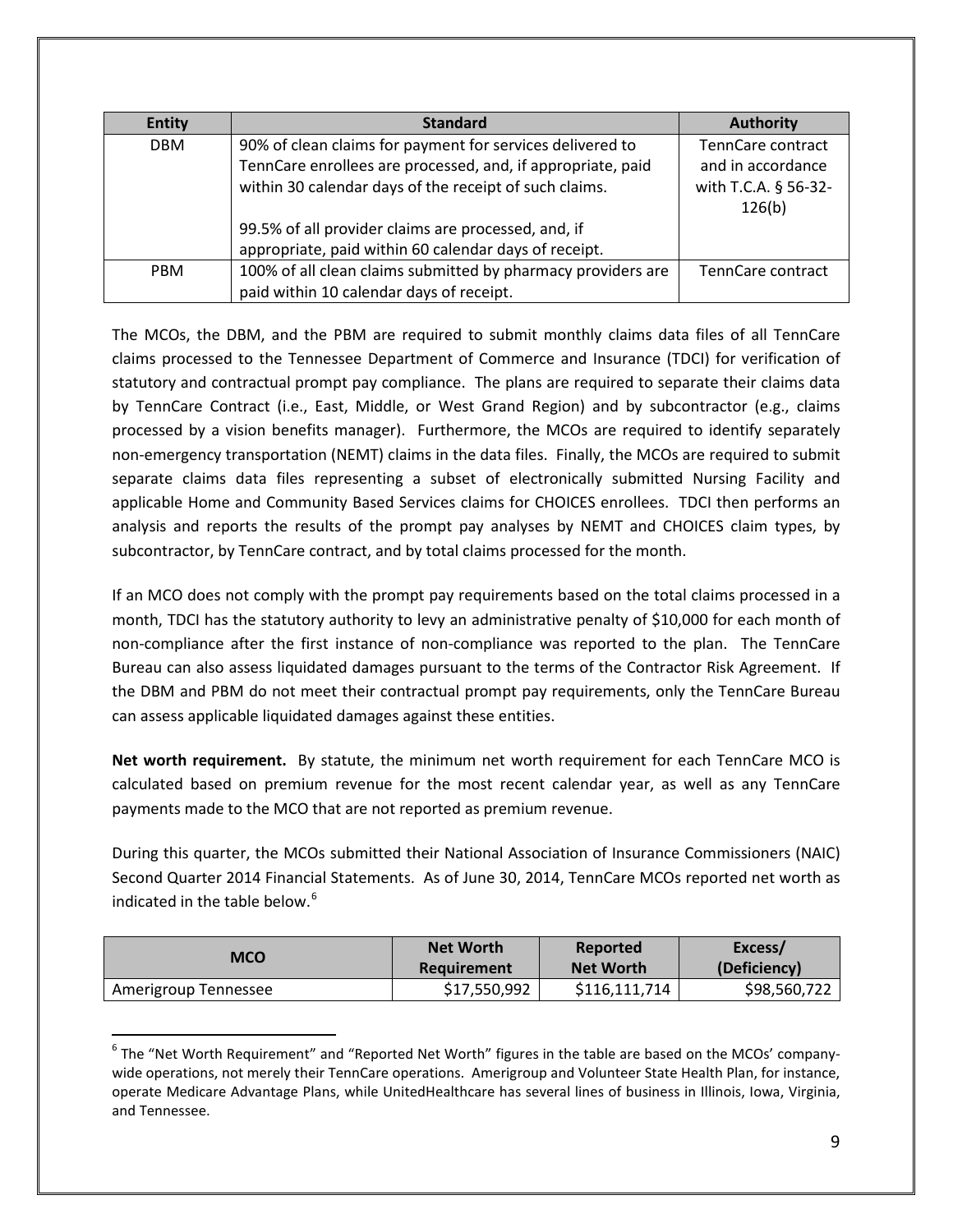| <b>MCO</b>                                                                        | <b>Net Worth</b><br><b>Requirement</b> | Reported<br><b>Net Worth</b> | Excess/<br>(Deficiency) |
|-----------------------------------------------------------------------------------|----------------------------------------|------------------------------|-------------------------|
| UnitedHealthcare Plan of the River<br>Valley (UnitedHealthcare Community<br>Plan) | \$64,885,278                           | \$517,337,683                | \$452,452,405           |
| Volunteer State Health Plan (BlueCare<br>& TennCare Select)                       | \$34,942,038                           | \$294,561,107                | \$259,619,069           |

All TennCare MCOs met their minimum net worth requirements as of June 30, 2014.

## **Success of Fraud Detection and Prevention**

The mission of the Tennessee Office of Inspector General (OIG) is: *To identify, investigate, and prosecute persons who commit fraud or abuse against the TennCare program and to recoup money owed to the State of Tennessee.* The OIG staff receives case information from a variety of sources, including local law enforcement, the TennCare Bureau, Health Related Boards (HRB), the Department of Human Services (DHS), other state agencies, health care providers, Managed Care Contractors (MCCs), and the general public via the OIG website, fax, written correspondence, and phone calls to the OIG hotline. The statistics for the first quarter of Fiscal Year 2015 are as follows:

### **TennCare Fraud & Abuse: Cases Received**

|                             | Quarter |
|-----------------------------|---------|
| <b>TennCare Fraud Cases</b> | 1,343   |
| TennCare Abuse Cases*       | 799     |

*\* Abuse cases may be referred to the appropriate Managed Care Contractor (MCC), the TennCare Bureau, or DHS for further review/action.*

## **Criminal Court: Fines & Costs Imposed**

|                                  | Quarter  |
|----------------------------------|----------|
| <b>Court Fines</b>               | \$29,400 |
| <b>Court Costs &amp; Taxes</b>   |          |
| <b>Court Ordered Restitution</b> | \$69,013 |
| Drug Funds/Forfeitures           | \$805    |

The OIG aggressively pursues enrollees who have committed fraud or abuse against the TennCare program. The primary criminal case types are: prescription drug cases (illegal sale of prescription medication, drug seekers, doctor shopping, and forging prescriptions), gaining TennCare eligibility by claiming a child who does not actually live in the home, and ineligible individuals using TennCare recipients' benefits.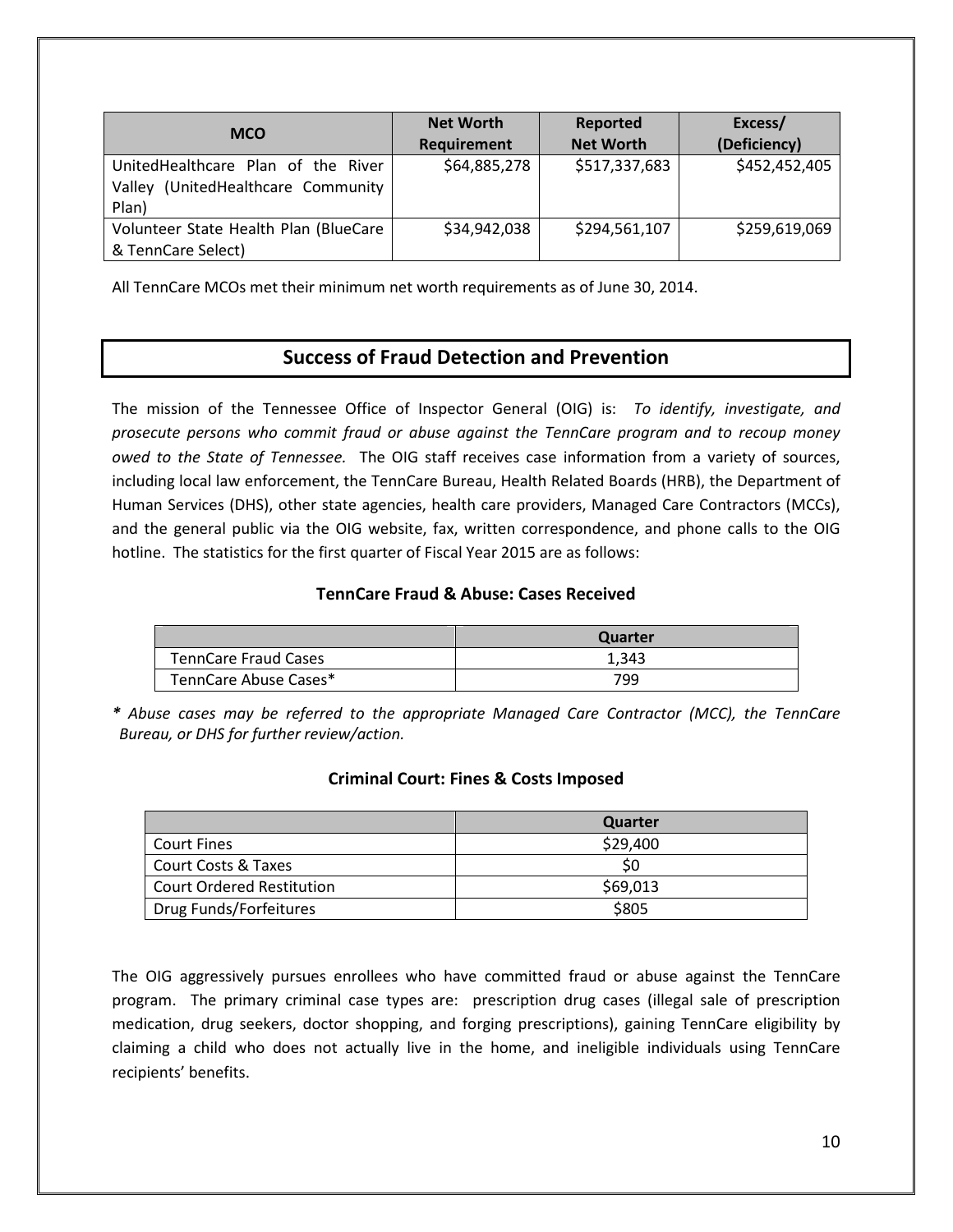### **Arrest Totals**

|                           | Quarter | <b>FY to Date</b> |
|---------------------------|---------|-------------------|
| Individuals Arrested      | 54      | 54                |
| Criminal Counts / Charges | 209     | 209               |

#### **OIG Case Recoupment & Civil Court Judgments**

|                                   | Quarter   |
|-----------------------------------|-----------|
| Consent Orders & Civil Judgments' | \$106.411 |
| Recoupments Received <sup>8</sup> | \$123,867 |

#### **Recommendations for Review**

|                                                | Quarter      |
|------------------------------------------------|--------------|
| Recommended TennCare Terminations <sup>9</sup> | 128          |
| Potential Savings <sup>10</sup>                | \$468,017.92 |

During the July-September 2014 quarter, two OIG Special Agents collaborated with the Social Security Administration's Cooperative Disability Investigations (CDI) Unit. This Unit's mission is to combat fraud by investigating questionable statements and activities of claimants, medical providers, interpreters, or other service providers who facilitate or promote disability fraud at the state and federal levels. The work of the CDI Unit supports the strategic goal of ensuring the integrity of Social Security programs with zero tolerance for fraud and abuse. This work ties in closely with OIG's mission of stopping TennCare fraud.

#### **OIG/CDI Unit Statistics**

|                                | Quarter     |
|--------------------------------|-------------|
| <b>Allegations Received</b>    | 30          |
| Cases Opened                   | つフ          |
| <b>Cases Closed</b>            | 25          |
| <b>Claims Denied or Ceased</b> | 25          |
| <b>SSA Savings</b>             | \$2,253,125 |

<span id="page-10-0"></span> $<sup>7</sup>$  This total reflects dollars identified for recoupment by the OIG in such non-criminal contexts as civil cases, administrative hearings, and voluntary reimbursements to TennCare.</sup>

<span id="page-10-2"></span><span id="page-10-1"></span> $\degree$  A recoupment may be received in a quarter other than the one in which it is ordered.<br> $\degree$  Recommendations that enrollees' TennCare coverage should be terminated are sent to the TennCare Bureau for review and determination of appropriate action. These recommendations are based on information received and

<span id="page-10-3"></span>reviewed by the OIG. The Bureau determines whether these referrals meet the criteria for termination.<br><sup>10</sup> Savings are determined by multiplying the number of enrollees whose coverage would be terminated, assuming all of the State's criteria for termination are met, by the average annual cost per enrollee for MCO, pharmacy, and dental services (currently, \$3,656.39).